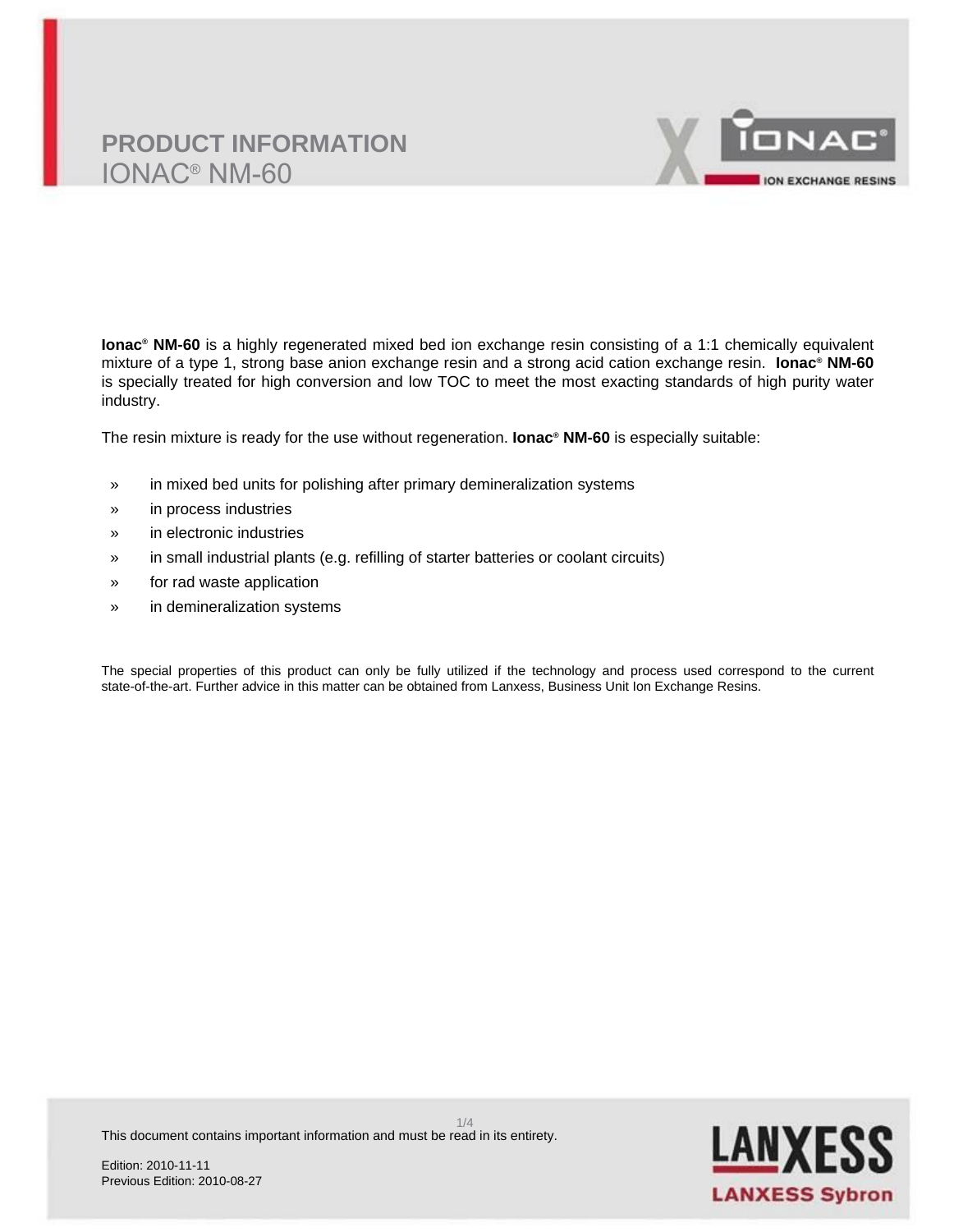# **PRODUCT INFORMATION** IONAC® NM-60



## General Description

| lonic form as shipped | $H^{\dagger}/OH$                    |
|-----------------------|-------------------------------------|
| Functional group      | sulfonic acid/quat. amine<br>type I |
| Matrix                | crosslinked polystyrene             |
| <b>Structure</b>      | gel type beads                      |
| Appearance            | dark brown - black,<br>translucent  |

## Physical and Chemical Properties

|                     |                                        | metric units |                     |
|---------------------|----------------------------------------|--------------|---------------------|
| Operating capacity* | breakthrough point<br>1 megohm*cm      | min. eq/l    | 0.40                |
| Fines*              | $< 0.315$ mm                           | max. vol. %  | 2                   |
| Coarse beads*       | $> 1.25$ mm                            | max. vol. %  | 5                   |
| <b>Bulk density</b> | $(+/- 5%)$                             | g/l          | 688                 |
| Density             |                                        | approx. g/ml | 1.1                 |
| Water retention     |                                        | wt. $%$      | 50<br>60<br>٠       |
| Volume change       | $H^*/OH$ -->Ca, Mg/Cl, SO <sub>4</sub> | max. vol. %  | $-20$               |
| Stability           | at pH-range                            |              | $\Omega$<br>14<br>- |
| Storability         | of the product                         | max. years   | 2                   |
| Storability         | temperature range                      | °C           | 24<br>4             |

\* Specification values subjected to continuous monitoring.



2/4 This document contains important information and must be read in its entirety.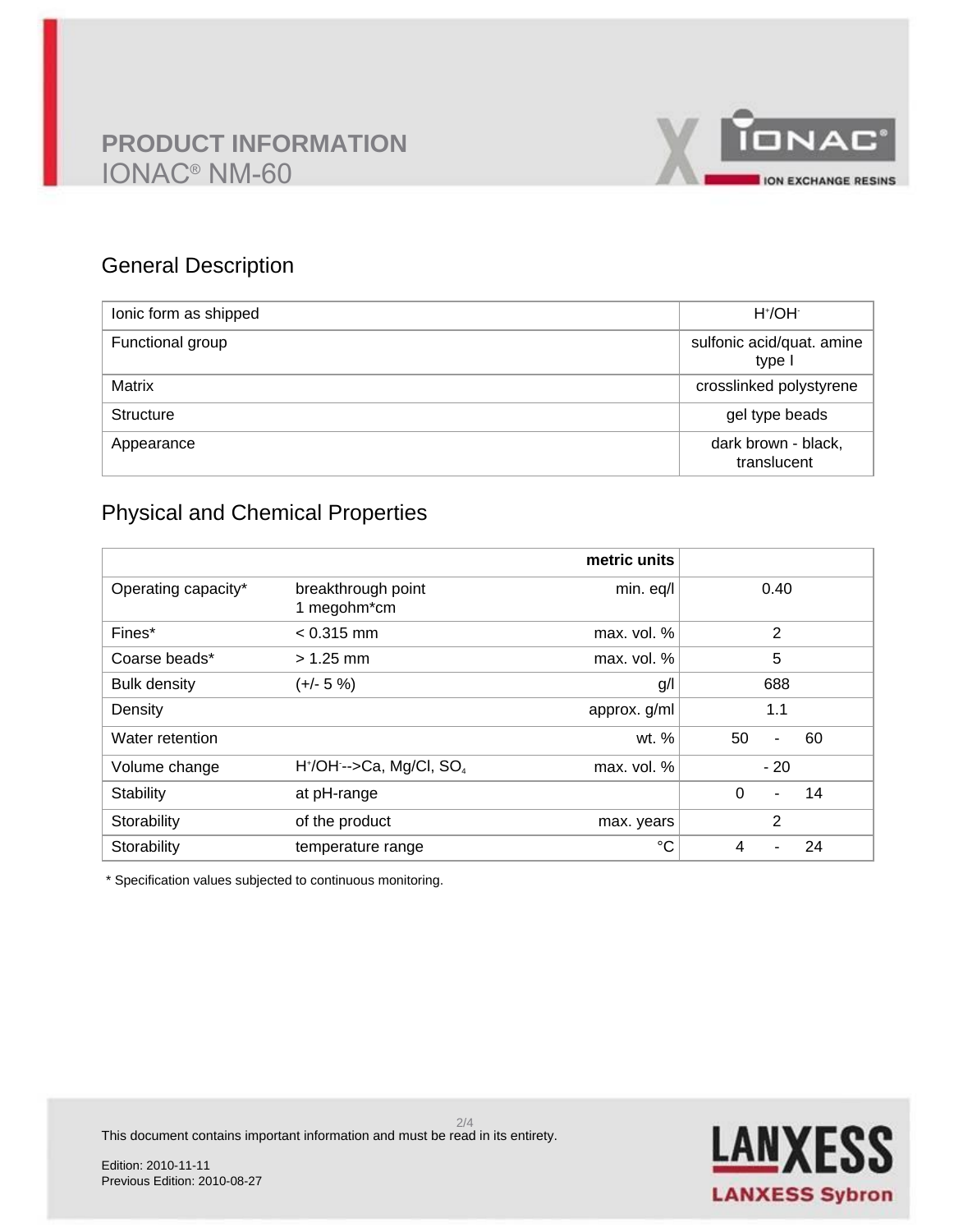

## Recommended Operating Conditions\*

|                        |           | metric units                 |              |
|------------------------|-----------|------------------------------|--------------|
| Operating temperature  |           | max. °C                      | 60           |
| Operating pH-range     |           |                              | 0<br>14<br>۰ |
| Bed depth              |           | min. mm                      | 600          |
| Specific pressure drop | (15 °C)   | approx. kPa*h/m <sup>2</sup> | 1.5          |
| Pressure drop          |           | max. kPa                     | 200          |
| Linear velocity        | operation | max. m/h                     | 60           |

\* The recommended operating conditions refer to the use of the product under normal operating conditions. It is based on tests in pilot plants and data obtained from industrial applications. However, additional data are needed to calculate the resin volumes required for ion exchange units. These data are to be found in our Technical Information Sheets.